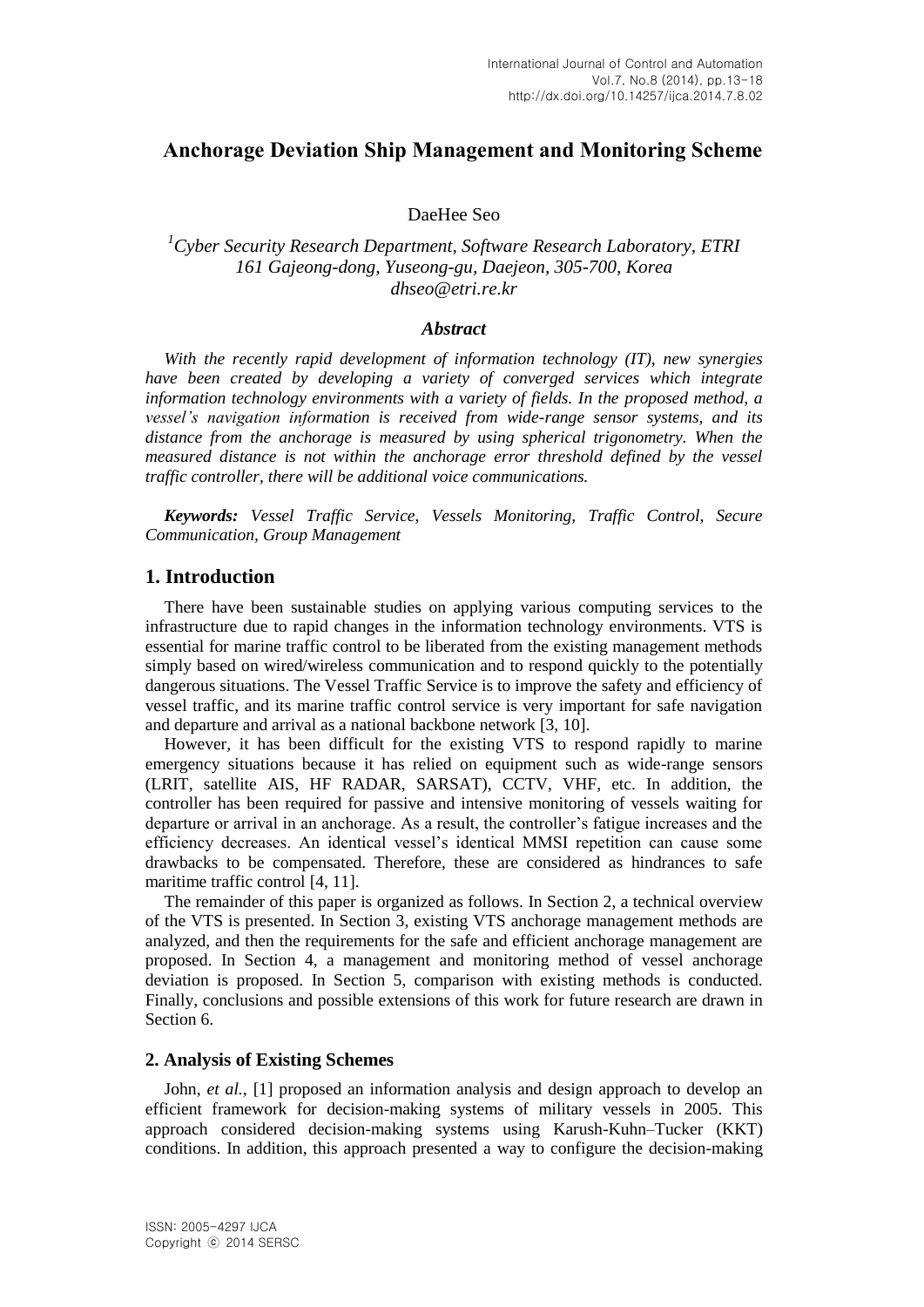systems of military vessels by applying Multiple Criteria Decision Making (MCDM) methods further.

The complexity and general requirements of WS (Weighted Sum), HWS, AHP and MAU are described in order to apply MCDM. In particular, this approach uses STS-EB(Survivability of Suspected Target Search at the End of Burst) and STS-ES(Survivability of Suspected Target Search at the End of Search) to demonstrate its effectiveness through the analysis and implementation of the objects within the specified area. In 2006, Chaug, *et al.*, [2] proposed a model to determine the optimal route and ships for routing containers by considering shipping costs and inventory costs. To support this model, an optimal decision-making method is proposed for cost-effective analysis and its efficiency.

In particular, this method determines  $TC_S = C_{S,t^*}^h + C_S^S$ ,  $TC_I = C_{I,t^*}^h + C_I^S$  depending on ship types andanalyzes the relationship between  $TC_S$  and  $TC_I$  by calculating  $\Phi_t^m$ ,  $\Gamma_t^m$ ,  $A_t^m$ ,  $\Psi_t^m$  in order to determine the most optimal route.

The requirements for the management and monitoring of vessel anchorage deviations are proposed for a decision-making system by using spherical trigonometry.

- Decision making on an activity: When an activity-specific service is to be applied to the decision-making system, it is necessary to provide a separate service for decision making specific to each activity. The drawbacks of the area-based decision making can be compensated in this way. In addition, an assistance service can be provided for the controller's decision-making because various activities can be analyzed in detail.
- Group management based on a single object: With the one-to-one management of a single vessel or object, it is possible to manage a small number of vessels in detail. However, it is very difficult to manage a large number of vessels in detail. Thus, group management is essential for decision making on a single vessel.
- Monitoring based on multiple information sources: When a decision-making system is configured, it should be capable of monitoring a variety of information. That is, a vessel which is being traced or not traced is to be monitored on the basis of its properties and navigational information and its multiple information sources are to be considered in the actual decision-making.
- Centralized management: The centralized management is to be available through the centralization of all the information due to the nature of VTS. That is, the control center is to manage and store all the information for the quick and effective management by providing the controller with the monitoring and selected information of vessels.

## **4. Anchorage Deviation Ship Management and Monitoring Scheme**

### **4.1. System Parameters**

- T: Anchor dragging
- R: Anchor dragging error range
- $g \in G$ : An Anchorage ground set
- PO: VTS Control center position
- BR, SR: Spherical trigonometry's great circle/small circle drawn around the center depending on the location of a vessel which has moved from the initial anchorage.
- A: Initial Anchorage position
- B: Moving location of Anchorage vessel
- MR: minimum radius of gyration
- a: Rotate the angle of rotation of the vessel
- L: Length of vessel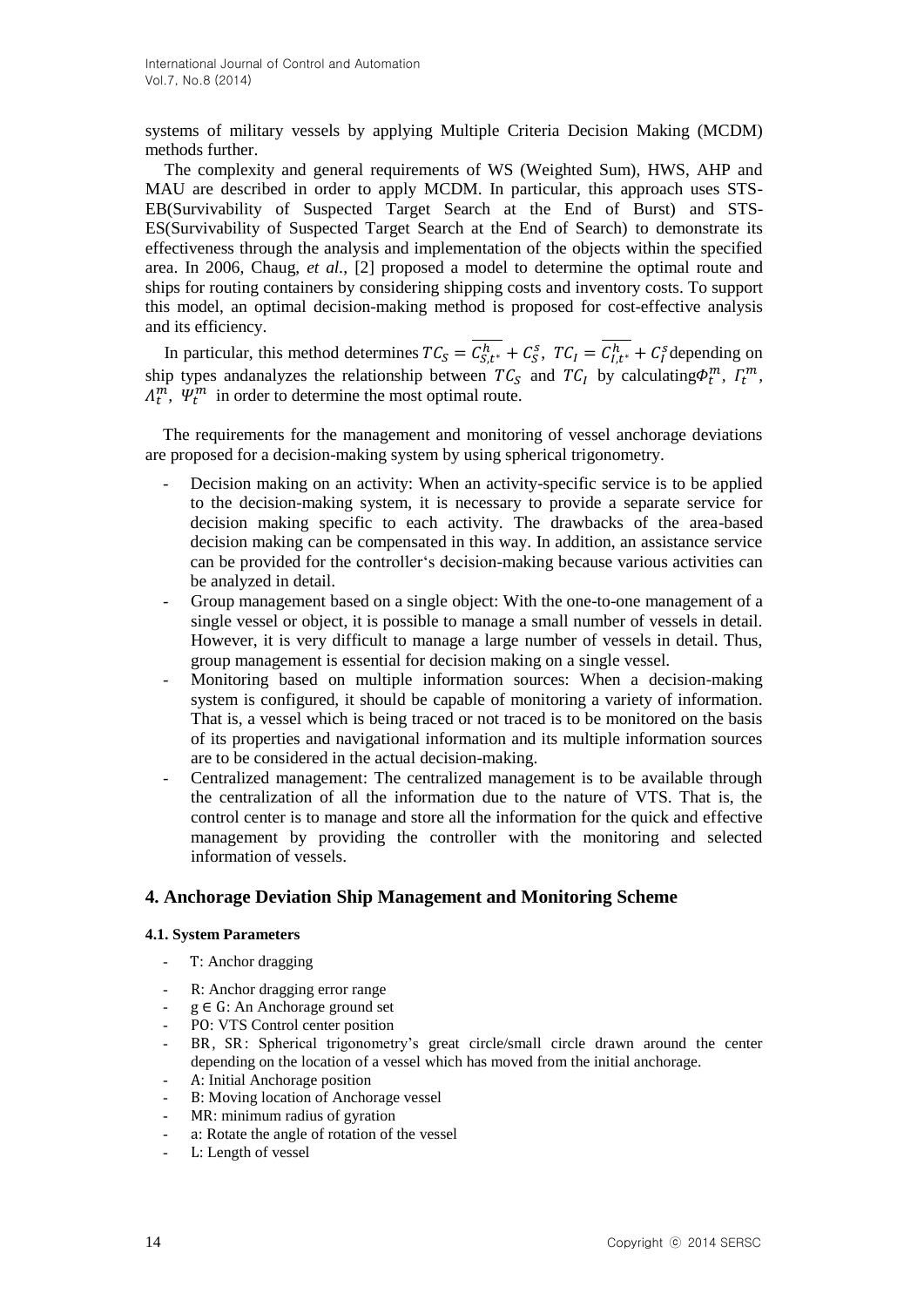- r: Absolute value of anchor length and the distance between the center of the steering handle
- s: Anchoring the vessel's movement speed per minute

#### **4.2. Protocol**

(1) A spherical trigonometry-based monitoring technique of anchorage-deviated vessels

If a vessel which has been at anchor for port entry arbitrarily deviates from the anchorage or a vessel deviates from the anchorage due to special emergency situations, the following monitoring process should be performed.

①The distance from the *A* control center to the *A* vessel in the anchorage is calculated at the control center.

②When a vessel is deviating from the initial anchorage in special circumstances such as bad weather conditions, the latitude and longitude of its current location relative to the control center is to be checked and the great-circle distance and the parallel small-circle distance at the same longitude are to be extracted through spherical trigonometry.

#### *[Proof]*

By applying the law of COS for the plane triangle  $\triangle AB'C$ ,

$$
\overline{B'C^2} = \overline{AB'}^2 + \overline{AC'}^2 - \overline{2AB'}\overline{AC'}\cos\angle A
$$

By the law of COS for the plane triangle  $\triangle$ OB'C

$$
\overline{B'C'}^2 = \overline{OB'}^2 + \overline{OC'}^2 - \overline{2OB'O'C'} \cos\angle B'OC'
$$

∴  $\cos\angle B'OC' = \cos\angle A$ ,  $\overline{AB'}^2 + \overline{AC'}^2 - \overline{2AB'AC'} \cos\angle A = \overline{OB'}^2 + \overline{OC'}^2 - \overline{2OB'OC'}$ 

 $\overleftrightarrow{AB'} \perp \overleftrightarrow{AO}$ ,  $\overleftrightarrow{AC'} \perp \overleftrightarrow{AO}$ , where  $\overleftrightarrow{AB'}$  and  $\overleftrightarrow{AC'}$  are tangents to the great sphere atthe point A. Therefore,  $\triangle AB'O$  and  $\triangle AC'O$  arearight triangle. By applying the Pythagorean theorem to each of the two right triangles, the following can be obtained:  $\overline{OB'}^2 = \overline{AB'}^2 + \overline{AO}^2$ ,  $\overline{OC'}^2 = \overline{AC'}^2 + \overline{AO}^2$ .

Substituting the previous equation into cos $\angle B'O'C'$ , the following can be obtained,  $\overline{AO}^2$  $\overline{AB'AC'}cos\angle A = \overline{OB'OC'}cos\angle a$ .



**Figure 1. Spherical COS Theoremproof**

③The travel distance of the object is compared with its anchorage and the result is checked within the error threshold at the center.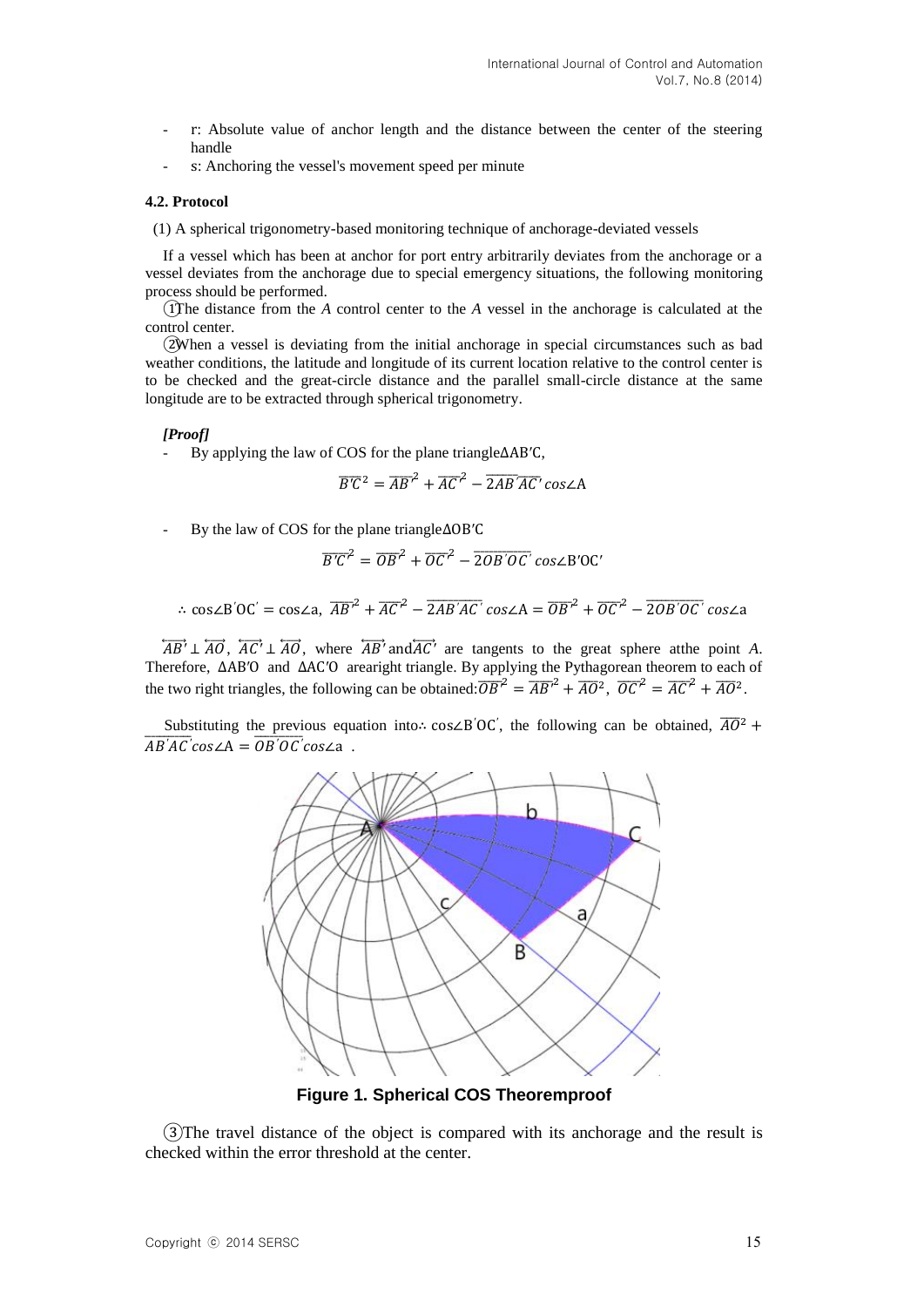④After the result validity is checked within the error threshold at the center, the anchor dragging status of the object is also checked through the following procedures.

$$
\begin{cases} if B > BR, & B > SR \ then T = 1\\ else B \leq BR, & B \leq SR \ then T = 0 \end{cases}
$$

(5) fthe anchor is dragging  $(T = 1)$ , the Minimum Turning Radius (MR) of the object at anchor is calculated as follows.

$$
MR = (\frac{L}{\sin a} + r) \times s
$$

⑥At the center, the minimum turning radius(MR) of the vessel at anchor is calculated to determine the distances from the objects around. If the results are outside the minimum turning radius(MR), an alarm message is sent to the controller and the controller informs the corresponding target vessel of its current status and action items via VHF communication.

## **5. Analysis of the Anchorage Deviation Ship Management and Monitoring Scheme**

### **5.1. Analysis of Proposed Scheme**

- Decision making on each activity: The decision-making system proposed for anchorage management assists the controller as one of the various decision-making processes and compensates the drawbacks of one area-based decision-making system which makes the detailed management difficult. Therefore, the proposed method enables the anchorage analysis and offers the more specific services based on the analysis result.
- Group management based on a single object: In this method, an anchorage is defined as a group and an anchored vessel is defined as a static group member whose registration and withdrawal is not easy. The vessel ID is generated on the basis of MMSI, thereby a secure session key is constructed, and a pair of temporary public keys  $(P_1, Q_1)$  is distributed for anchoring. As a result, it is possible to improve the efficiency and safety of the anchorage management by controlling all the anchored vessels as well as a single anchored vessel.
- Multiple information-based monitoring: This proposed method uses navigational information as well as vessel-specific information to propose decision-making services for the anchorage management. This method enables the more detailed monitoring of all the vessels associated with an anchorage regardless of their tracking information through the required process.

### **5.2. Implementation**

This proposed method is applied to the system for the development of next-generation VTS technology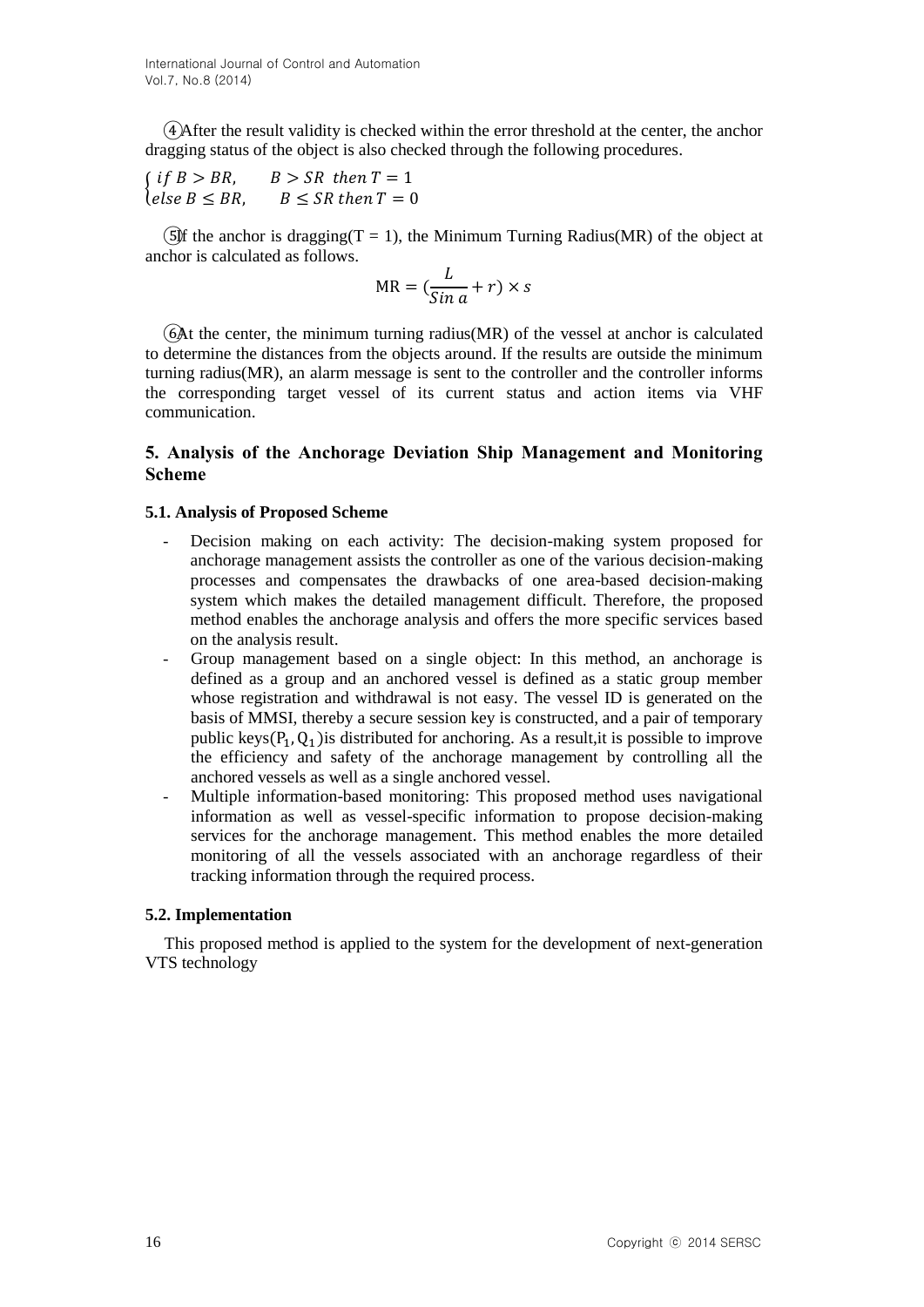

**Figure 2. System Architecture**

## **6. Conclusions**

In this paper, a method of vessel deviation management and monitoring using spherical trigonometry is proposed, depending on the information collected from wide-range sensors. The proposed method compensates the drawbacks of existing area-based decision-making systems to enable the management and decision-making of a specific object. The method also presents a secure communication and management method which identifies and recognizes an actual target vessel having the same MMSI. In particular, this method is applied to the theoretical and practical suggestions for the next-generation VTS system in order to improve its practical applicability.

## **References**

- [1] J. C. Hootman and C. Whitcomb, "A Military Effectiveness Analysis and Decision Making Framework for Naval Ship Design and Acquisition," Naval Engineers Journal, **(2005)**, pp. 43-61.
- [2] C.-I. Hsu and Y.-P. Hsieh, "Routing, ship size, and sailing frequency decision-making for a maritime hub-and-spoke container network," Mathematical and Computer modeling, vol. 45, **(2007)**, pp.899-916.
- [3] T.-P. Hsu, C.-L. Chen and J.-R. Chang, "New Computational Methods for Solving Problems of the Astronomical Vessel Position," Journal of Navigation, vol. 58, no. 2, **(2005)**, pp. 315-335.
- [4] J.-H. Kim and S.-G. Gug, "Analysis on the Marine Traffic Flow Characteristics for Gamchen harbor," Conference on Korean Institute of Navigation and Port Research, **(2006)**, pp. 137-146.
- [5] A. Tversky and D. Kahneman, "The Framing of Decisions and the Psychology," Science, vol. 211, issue 4481, **(1981)**, pp. 453-458.
- [6] G. Bobovnika, N. Mole, J. Kutina, B. Stokb and I. Bajsic, "Coupled finite-volume/finite-element modeling of the straight-tube Coriolisflowmeter," Comput. Mech., vol. 43, **(2008)**, pp. 103-113.
- [7] J. M. Green and B. W. Johnson, "Towards a theory of measures of effectiveness," NAVAL POSTGRADUATE SCHOOL MONTEREY CA, **(2002)**.
- [8] H. Song and K. Kim, "A Study on Accessing Distributed Marine Database for Upgrading Marine Resources Information System," Conference on GIS, **(2009)**, pp. 132-137.
- [9] C.-I. Hsu and Yu-Ping Hsieh, "Direct versus terminal routing on a maritime hub-and-spoke container network," Journal of Marine Science and Technology, vol. 13, no. 3, **(2005)**, pp. 209-217.
- [10] M. Hussain and M. Hussain, "A Survey of Image Steganography Techniques", International Journal of Advanced Science and Technology, vol. 54, **(2013)**, pp. 113-124.
- [11] T. Altameem, "Delivering E-Learner Satisfaction: A Study of the Technical Dimensions," International Journal of Advanced Science and Technology, vol. 53, **(2013)**, pp. 127-134.